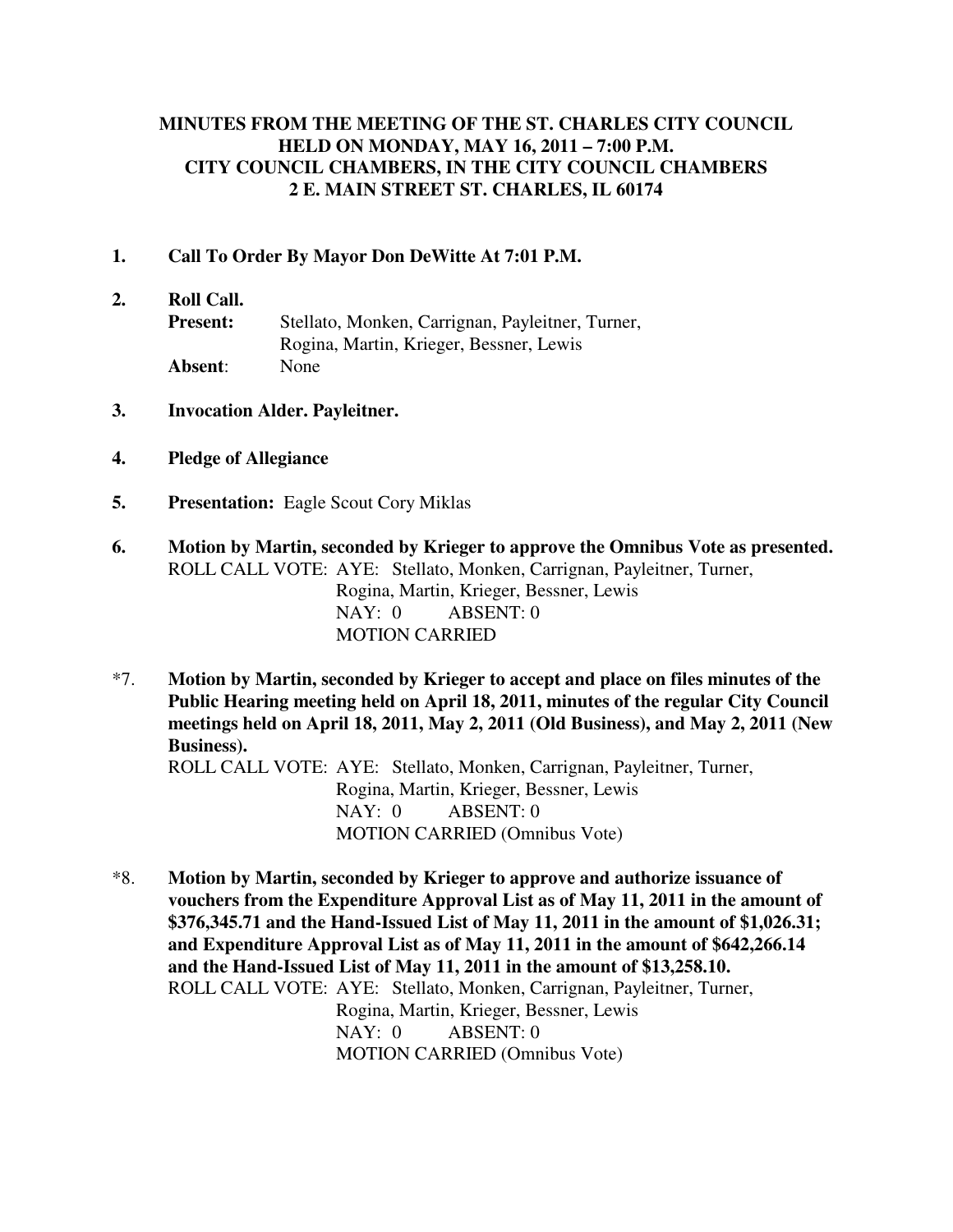City Council Meeting May 16, 2011 Page 2

## **I. New Business**

- A. Mayor DeWitte read the proclamation declaring May 31, 2011 as Memorial Day Prayer for Peace Day in the City of St. Charles.
- B. Motion by Carrignan, seconded by Monken to to approve an **Ordinance 2011-M-21**  Ascertaining Prevailing Wages in the City of St. Charles for Kane and DuPage Counties ROLL CALL VOTE: AYE: Stellato, Monken, Carrignan, Payleitner, Turner, Rogina, Martin, Krieger, Bessner, Lewis NAY: 0 ABSENT: 0 MOTION CARRIED

# **II. Committee Reports**

**A. Government Operations**  None.

#### **B. Government Services**

- 1. Motion by Stellato, seconded by Turner to approve an **Ordinance 2011-M-22** Amending Title 13 "Public Utilities," Chapter 13.08 "Electricity," Section 13.08.240 "Rate 3 – Small General Services Rate, Charges, and Service Requirements," Subsection A, "Availability" of the St. Charles Municipal Code as amended. ROLL CALL VOTE: AYE: Stellato, Monken, Carrignan, Payleitner, Turner, Rogina, Krieger, Bessner, Lewis NAY: Martin ABSENT: 0 MOTION CARRIED
	- Glynn Amburgey, Electric Superintendent, stated that the Ordinance needs to be amended to the following:
		- o In the second sentence of paragraph A under Availability. Sentence should read, "Any customer whose monthly peak demand has exceeded 25 kilowatt hours in the **current/or** previous 18 billing periods.
- \*2. Motion by Martin, seconded by Krieger to accept and place on file the minutes of the March 28, 2011 Government Services Committee Meeting. ROLL CALL VOTE: AYE: Stellato, Monken, Carrignan, Payleitner, Turner, Rogina, Martin, Krieger, Bessner, Lewis NAY: 0 ABSENT: 0 MOTION CARRIED (Omnibus Vote)

### **C. Planning and Development**

\*1. Motion by Martin, seconded by Krieger to approve an **Ordinance 2011-Z-5** Granting a Special Use for a Church/Place of Worship at 761 N. 17th Street (Praise Ministries).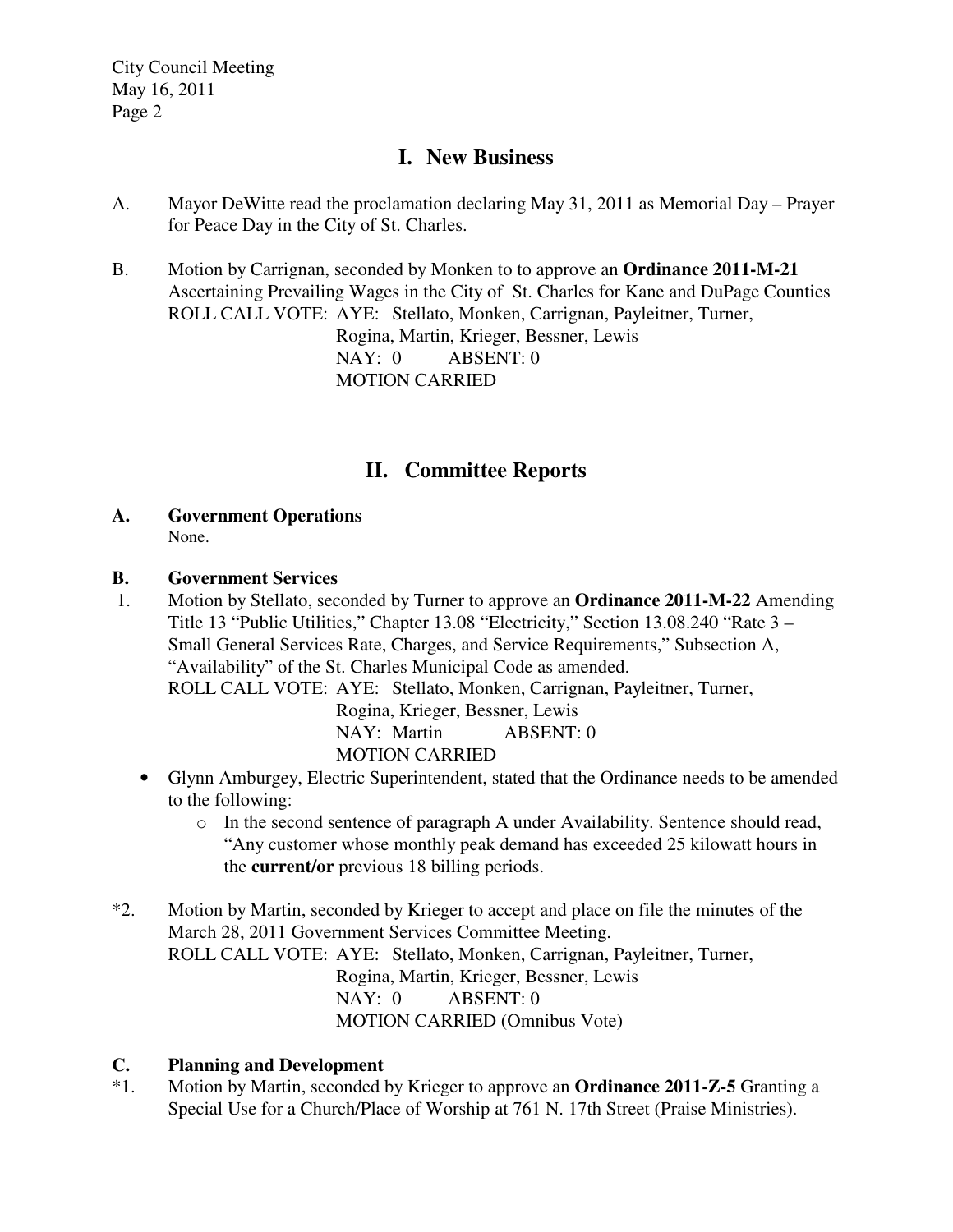City Council Meeting May 16, 2011 Page 3

ROLL CALL VOTE: AYE: Stellato, Monken, Carrignan, Payleitner, Turner,

Rogina, Martin, Krieger, Bessner, Lewis

NAY: 0 ABSENT: 0

MOTION CARRIED (Omnibus Vote)<br>\*2. Motion by Martin, seconded by Krieger for approval of bids f Motion by Martin, seconded by Krieger for approval of bids for the St. Charles Police Department Public Safety Training Facility. ROLL CALL VOTE: AYE: Stellato, Monken, Carrignan, Payleitner, Turner, Rogina, Martin, Krieger, Bessner, Lewis NAY: 0 ABSENT: 0

MOTION CARRIED (Omnibus Vote)

\*3. Motion by Martin, seconded by Krieger to approve an **Ordinance 2011-Z-6** Amending Title 17 of the St. Charles Municipal Code Entitled "Zoning" Regarding Section 17.08.060 "Nonconforming Signs."

ROLL CALL VOTE: AYE: Stellato, Monken, Carrignan, Payleitner, Turner, Rogina, Martin, Krieger, Bessner, Lewis

NAY: 0 ABSENT: 0

MOTION CARRIED (Omnibus Vote)

\*4. Motion by Martin, seconded by Krieger to approve a **Resolution 2011-54** Authorizing the Execution of an Agreement for Professional Services between the City of St. Charles, Illinois and Houseal Lavigne Associates, LLC (Comprehensive Plan Project). ROLL CALL VOTE: AYE: Stellato, Monken, Carrignan, Payleitner, Turner, Rogina, Martin, Krieger, Bessner, Lewis

NAY: 0 ABSENT: 0

MOTION CARRIED (Omnibus Vote)

\*5. Motion by Martin, seconded by Krieger to approve a **Resolution 2011-55** Authorizing the Mayor and City Clerk of the City of St. Charles to Execute a Certain Agreement Fox Valley Buick-GMC, Inc.

ROLL CALL VOTE: AYE: Stellato, Monken, Carrignan, Payleitner, Turner,

Rogina, Martin, Krieger, Bessner, Lewis NAY: 0 ABSENT: 0

MOTION CARRIED (Omnibus Vote)

#### **D. Executive Session**

 Motion by Carrignan, seconded by Turner to go into Executive Session to discuss Property Acquisition and Collective Bargaining at 7:15 pm.

ROLL CALL VOTE: AYE: Stellato, Monken, Carrignan, Payleitner, Turner, Rogina, Martin, Krieger, Bessner, Lewis NAY: 0 ABSENT: 0 MOTION CARRIED

 Motion by Stellato, seconded by Lewis to return from Executive Session at 7:47 pm. ROLL CALL VOTE: AYE: Stellato, Monken, Carrignan, Payleitner, Turner, Rogina, Martin, Krieger, Bessner, Lewis NAY: 0 ABSENT: 0